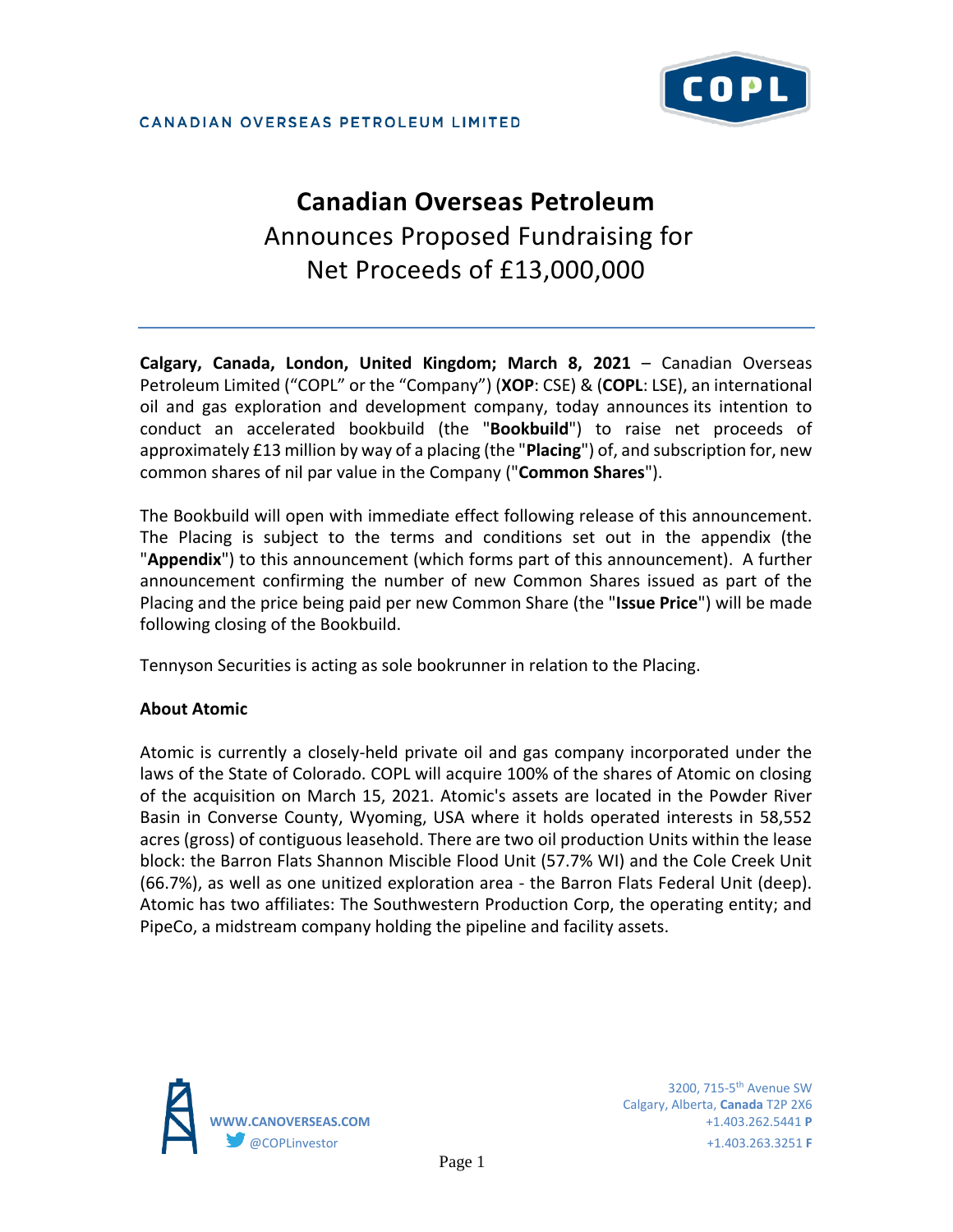The Common Shares are listed under the symbol **"XOP"** on the CSE and under the symbol **"COPL"** on the London Stock Exchange.

## **About COPL:**

COPL is an international oil and gas exploration, development and production company actively pursuing opportunities in the United States through the acquisition of Atomic Oil and Gas LLC, and in sub-Saharan Africa through its ShoreCan joint venture company in Nigeria, and independently in other countries.

## **For further information, please contact:**

## **Mr. Arthur Millholland, President & CEO**

Canadian Overseas Petroleum Limited Tel: + 1 (403) 262 5441

#### **Cathy Hume**

CHF Investor Relations Tel: +1 (416) 868 1079 ext. 231 Email: cathy@chfir.com

#### **Charles Goodwin**

Yellow Jersey PR Limited Tel: +44 (0) 77 4778 8221 Email: copl@yellowjerseypr.com

*This news release contains forward-looking statements. The use of any of the words "initial, "scheduled", "can", "will", "prior to", "estimate", "anticipate", "believe", "should", "forecast", "future", "continue", "may", "expect", and similar expressions are intended to identify forward-looking statements. The forward-looking statements contained herein are based on certain key expectations and assumptions made by the Company, including, but not limited to, the ability to raise the necessary funding for operations, delays or changes in plans with respect to exploration or development projects or capital expenditures. Although the Company believes that the expectations and assumptions on which the forward-looking statements are based are reasonable, undue reliance should not be placed on the forward-looking statements since the Company can give no assurance that they will prove to be correct since forward-looking statements address future events and conditions, by their very nature they involve inherent risks and uncertainties most of which are beyond the control of Canadian Overseas Petroleum Ltd. For example, the uncertainty of reserve estimates, the uncertainty of estimates and projections relating to production, cost overruns, health and safety issues, political and environmental risks, commodity price and exchange rate fluctuations, changes in legislation affecting the oil and gas industry could cause actual* 



Calgary, Alberta, **Canada** T2P 2X6 **WWW.CANOVERSEAS.COM** +1.403.262.5441 **P** @COPLinvestor +1.403.263.3251 **F**